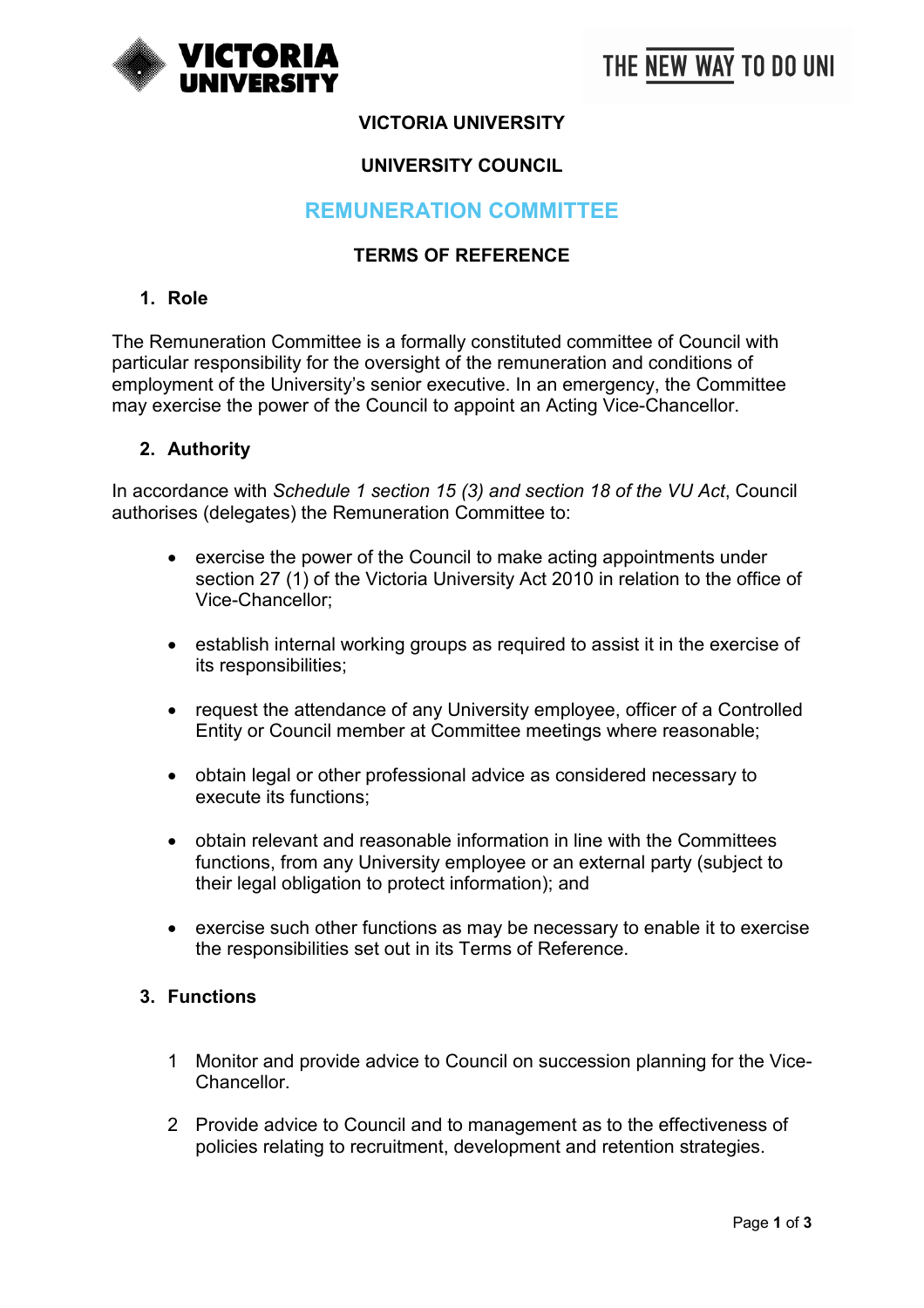

- 3 Where necessary, liaise with the Compliance, Audit and Risk Committee on the management of potential risks or conflicts relating to remuneration matters.
- 4 Review and approve the Vice-Chancellor's terms of appointment, remuneration including performance-based components, conditions of service and key performance indicators based on the University's Strategic and Annual Plans.
- 5 Monitor, review and report to Council annually on the performance of the Vice-Chancellor.
- 6 Review and monitor succession planning for key leadership positions and policies relating to talent identification, development and retention and recommend changes as necessary.
- 7 Determine the remuneration for Council Members in accordance with the Government for Victorian Government Boards, Statutory Bodies and Advisory Committees Guidelines and in line with relevant University policy and procedure.
- 8 In an emergency, exercise the power of the Council to make acting appointments under section 27(1) of the *Victoria University Act 2010* in relation to the office of Vice-Chancellor, provided that no such appointment by the Committee will, except with the approval of the Council, continue after the next succeeding meeting of the Council. When exercising this power, the Committee will only make appointments if the office of Vice-Chancellor is vacant without notice, or in the event of an extended and unanticipated absence by the Vice-Chancellor who is otherwise unable or unavailable to perform the functions of that office.
- 9 Report annually to Council on its own performance.
- 10 Other duties and functions as required by Council.

#### 4. **Membership**

- 1 The Committee will have the following membership with relevant experience and/or qualifications:
	- The Chancellor, who will be Chair;
	- Three Council members appointed by the Chancellor; and
	- at its option, up to two additional external experts as required.
- 2 The following may attend Committee meetings: